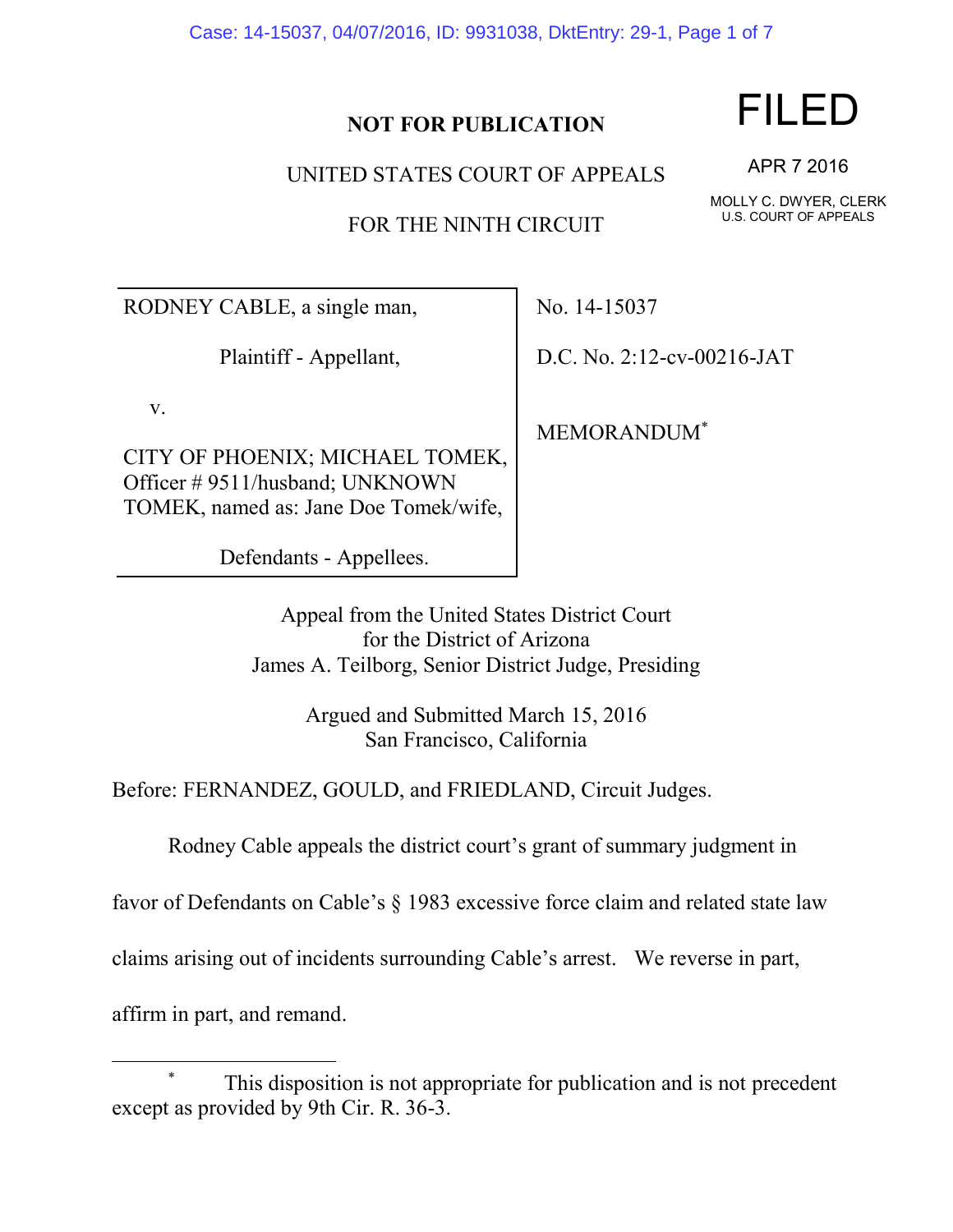After two Phoenix police officers, Michael Tomek and Derek Smith, pulled over the vehicle that Cable was driving, they ordered him to exit the car, turn around, and lie down face down on the ground. There is no dispute that Cable complied with all of the officers' commands once his vehicle was stopped. Accounts of what happened next, however, differ substantially. Officer Tomek asserts that he approached Cable and placed one knee between Cable's shoulder blades while handcuffing him, as he had been trained to do. In contrast, Cable asserts that Officer Tomek jumped onto Cable's lower back with his knees, causing injury to his back. Officer Smith did not witness the entirety of the events surrounding the handcuffing.

Cable also alleges that he was handcuffed too tightly, causing pain and tearing of his skin, and that Officer Tomek slammed him against the side of the patrol car after he was handcuffed. Both officers dispute these allegations.

"[A] 'judge's function' at summary judgment is not 'to weigh the evidence and determine the truth of the matter but to determine whether there is a genuine issue for trial.'" *Tolan v. Cotton*, 134 S. Ct. 1861, 1866 (2014) (per curiam) (quoting *Anderson v. Liberty Lobby, Inc.,* 477 U.S. 242, 249 (1986)).

There are genuine disputes of material fact here that preclude summary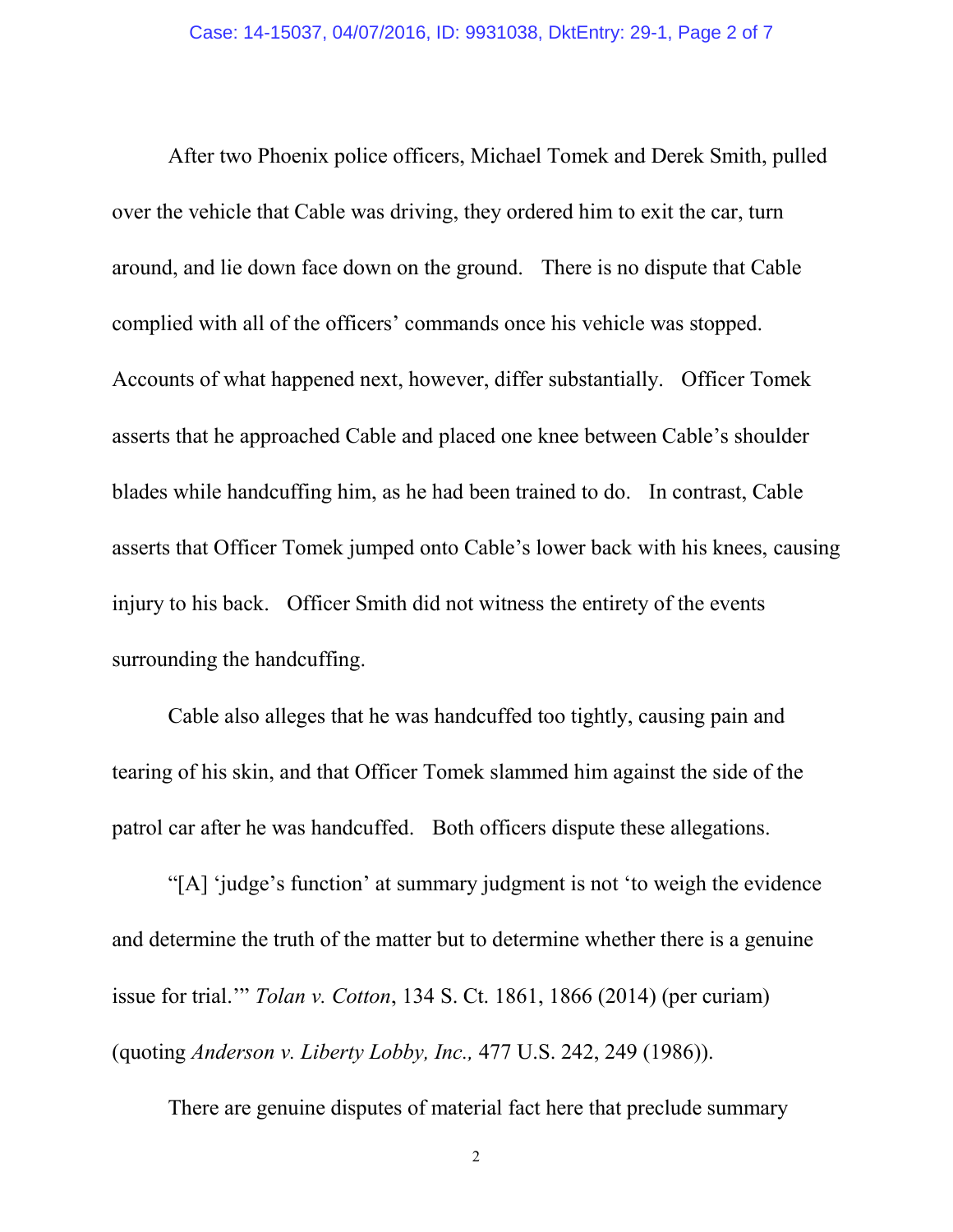judgment on Cable's § 1983 excessive force claim, because, if a jury were to credit Cable's version of events, it could find that Officer Tomek subjected Cable to excessive force. *See Santos v. Gates*, 287 F.3d 846, 852-54 (9th Cir. 2002) (reversing grant of judgment as a matter of law and holding that viewing the facts in the light most favorable to the plaintiff could properly support a finding of excessive force where plaintiff alleged that he suffered a broken back after officers immobilized him, brought him to the ground, and handcuffed him); *LaLonde v. County of Riverside*, 204 F.3d 947, 959 (9th Cir. 2000) (reversing grant of summary judgment where there were disputed facts about how much force an officer used in placing his knee on the plaintiff's back while handcuffing the plaintiff during an arrest and about how much the plaintiff was resisting at the time, because a jury crediting the plaintiff's version of events "could conclude that [the officer] used force in excess of what was reasonable").

Following his arrest, Cable was ultimately diagnosed with a back injury that required lumbar fusion surgery. The district court held that Cable had failed to create a triable issue of fact regarding whether that surgery was necessitated by Officer Tomek's actions rather than by a preexisting condition. Even if Cable so failed, however, Defendants were not entitled to summary judgment. Cable could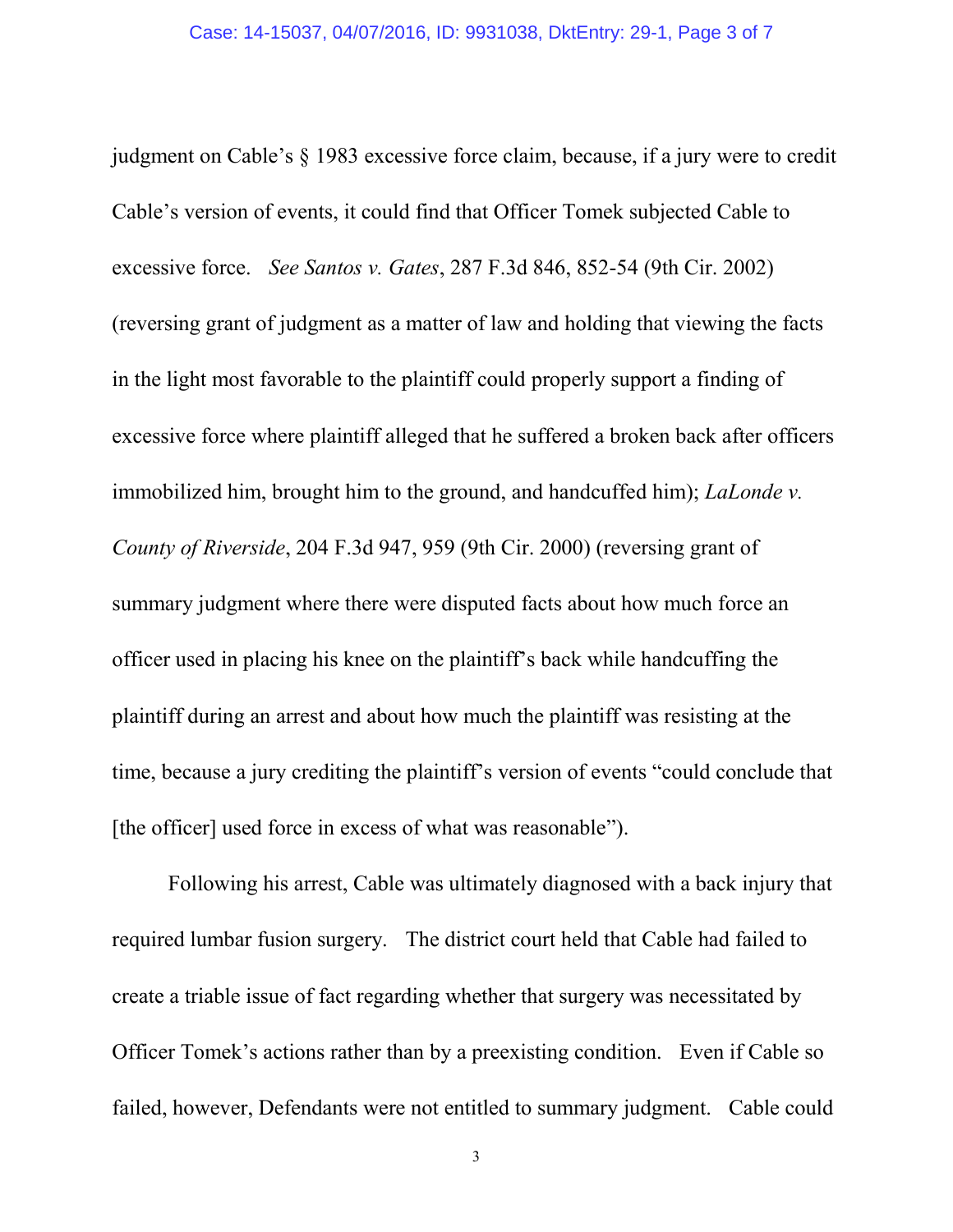be entitled to actual damages for pain and suffering based on his testimony alone. And even if he lacked evidence of actual damages, he could still be entitled to nominal damages. *See Wilks v. Reyes*, 5 F.3d 412, 416 (9th Cir.), *as amended on denial of reh'g* (Oct. 28, 1993) (A plaintiff does "not have to show actual damages, [and] he is not required to show a significant injury" in order to show a constitutional violation for use of excessive force.); *Hazle v. Crofoot*, 727 F.3d 983, 991 n.6 (9th Cir. 2013) ("Nominal damages must be awarded" if a constitutional violation is established even if "no actual injury is incurred or can be proven."). A jury that believed Cable might also award him punitive damages. *Smith v. Wade*, 461 U.S. 30, 55 n.21 (1983) ("punitive damages may be the only significant remedy available in some § 1983 actions where constitutional rights are maliciously violated but the victim cannot prove compensable injury") (quoting *Carlson v. Green*, 446 U.S. 14, 22 n.9 (1980)).

If a jury credits Cable's version of events, Officer Tomek would also not be entitled to qualified immunity because it was already clearly established at the time the events took place that it would constitute excessive force for an officer to jump onto the back of a nonresistant arrestee. *See Santos*, 287 F.3d at 852 (establishing that a finding of excessive force would be proper if officers broke plaintiff's back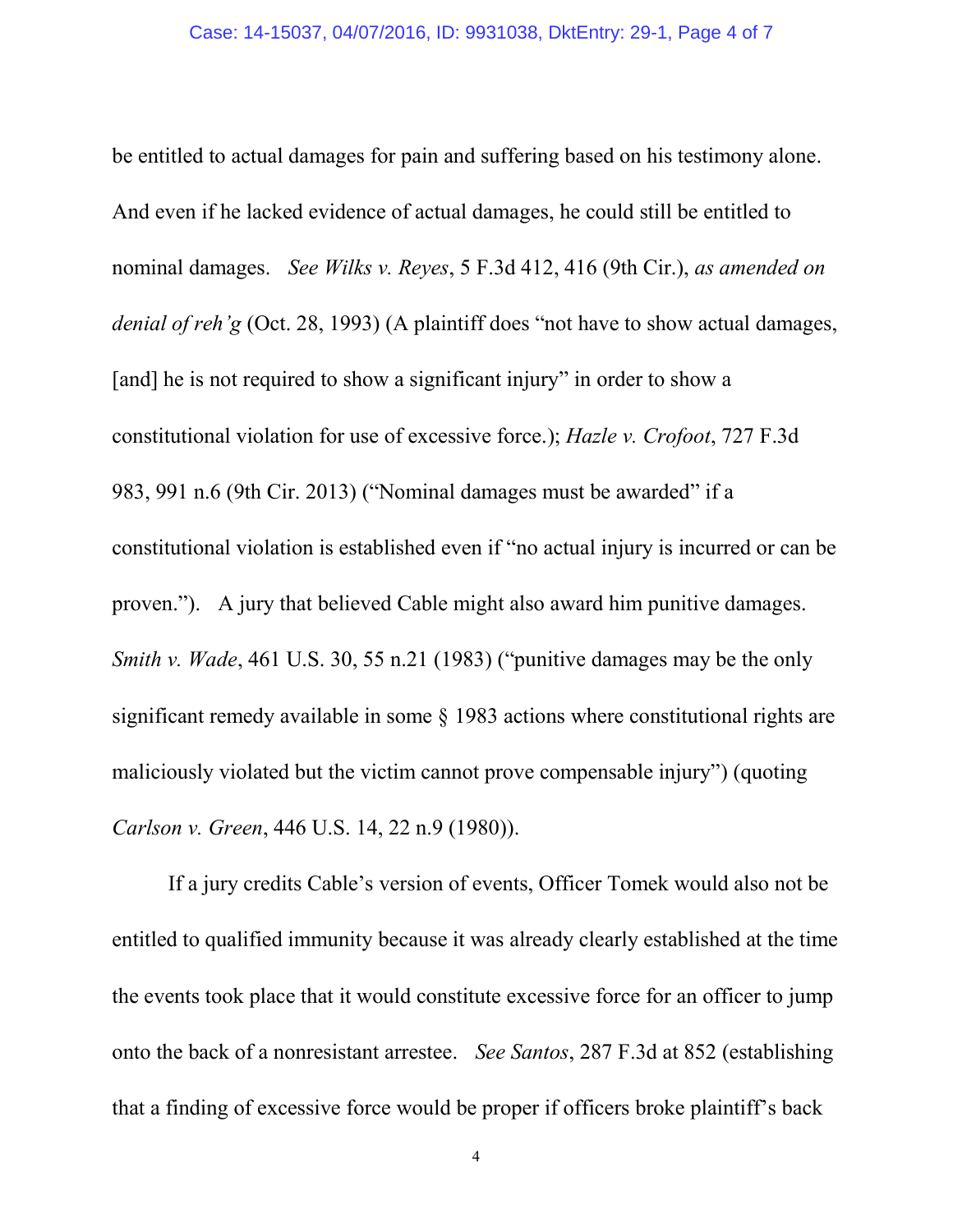after immobilizing him and bringing him to the ground in a situation in which plaintiff was not resisting arrest); *P.B. v. Koch*, 96 F.3d 1298, 1303 n.4 (9th Cir. 1996) (noting in the Fourth Amendment excessive force context that when "there [is] no need for force, [defendant's] use of force [is] objectively unreasonable.").

The district court also granted summary judgment on Cable's related state law claims for assault and battery, negligence and gross negligence, and intentional infliction of emotional distress, as well his claim for vicarious liability against Defendant City of Phoenix premised on those state law claims. We affirm the district court's grant of summary judgment with respect to Cable's intentional infliction of emotional distress claim, and we reverse as to the remaining claims.

Because there is a genuine dispute of material fact as to the amount of force used and the reasonableness of that force, the district court erred in granting summary judgment on Cable's state law assault and battery claim. *See* Ariz. Rev. Stat. § 13-409 (shielding officers from liability for use of force when several factors are met, including that "[a] reasonable person would believe that such force is immediately necessary to effect the arrest or detention or prevent the escape").

Summary judgment was also inappropriate as to Cable's state law negligence and gross negligence claims because the differences between Cable's

5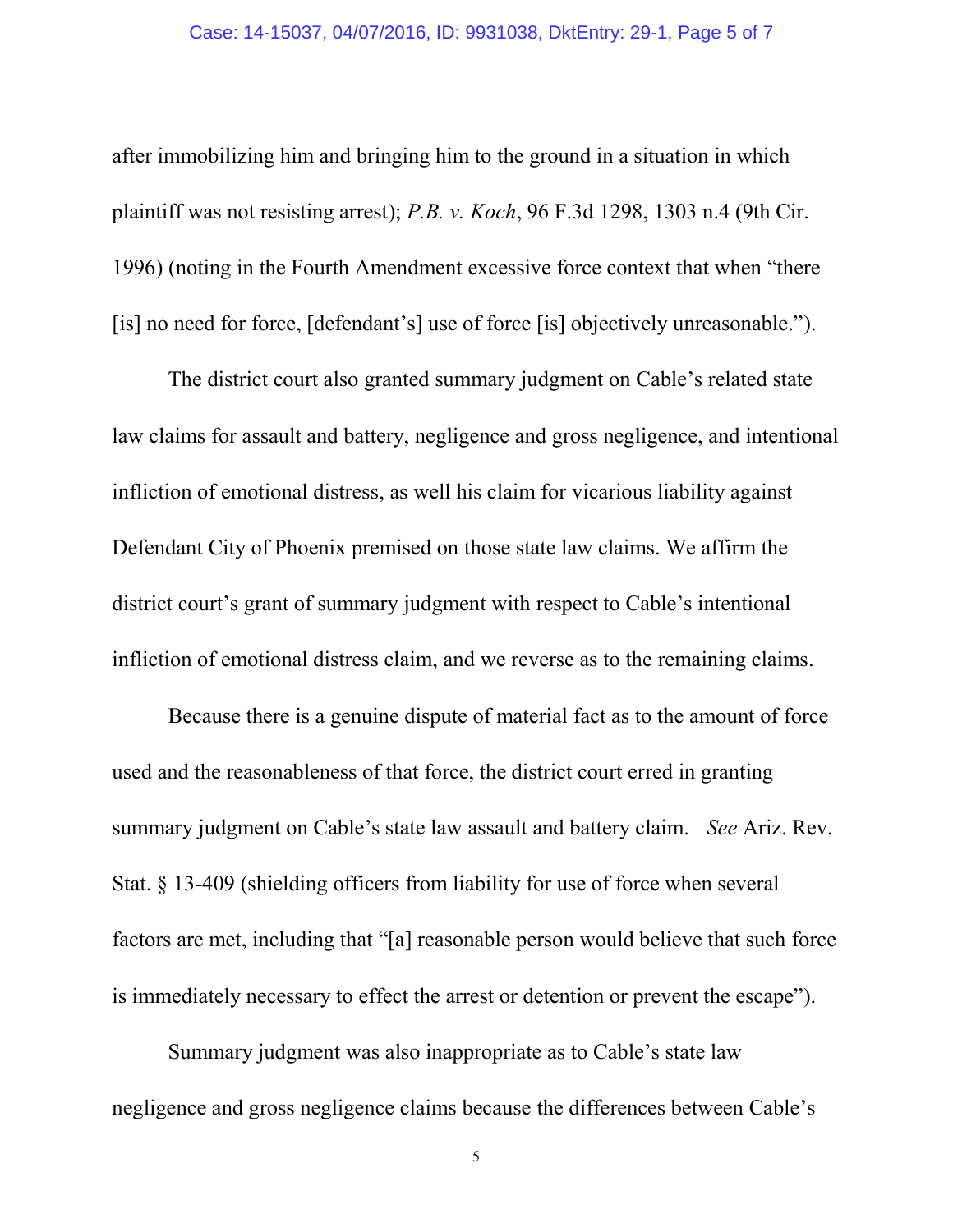and the officers' accounts of the events also create genuine issues of material fact as to the elements of those claims. *See Gipson v. Kasey*, 150 P.3d 228, 230 (Ariz. 2007) (en banc) ("To establish a claim for negligence, a plaintiff must prove four elements: (1) a duty requiring the defendant to conform to a certain standard of care; (2) a breach by the defendant of that standard; (3) a causal connection between the defendant's conduct and the resulting injury; and (4) actual damages."); *Walls v. Ariz. Dep't of Pub. Safety*, 826 P.2d 1217, 1221 (Ariz. Ct. App. 1991) ("A party is grossly or wantonly negligent if he acts or fails to act when he knows or has reason to know facts which would lead a reasonable person to realize that his conduct not only creates an unreasonable risk of bodily harm to others but also involves a high probability that substantial harm will result.").

We affirm the district court's grant of summary judgment on Cable's emotional distress claim because Cable has waived any such claim by conceding during discovery in the district court that he was no longer pursuing it.

The district court also erred in granting summary judgment on the question of the City's vicarious liability for Cable's state law claims. The City rests its entire vicarious liability argument on the premise that all of Cable's state law claims lack merit. Because, as explained above, summary judgment is not